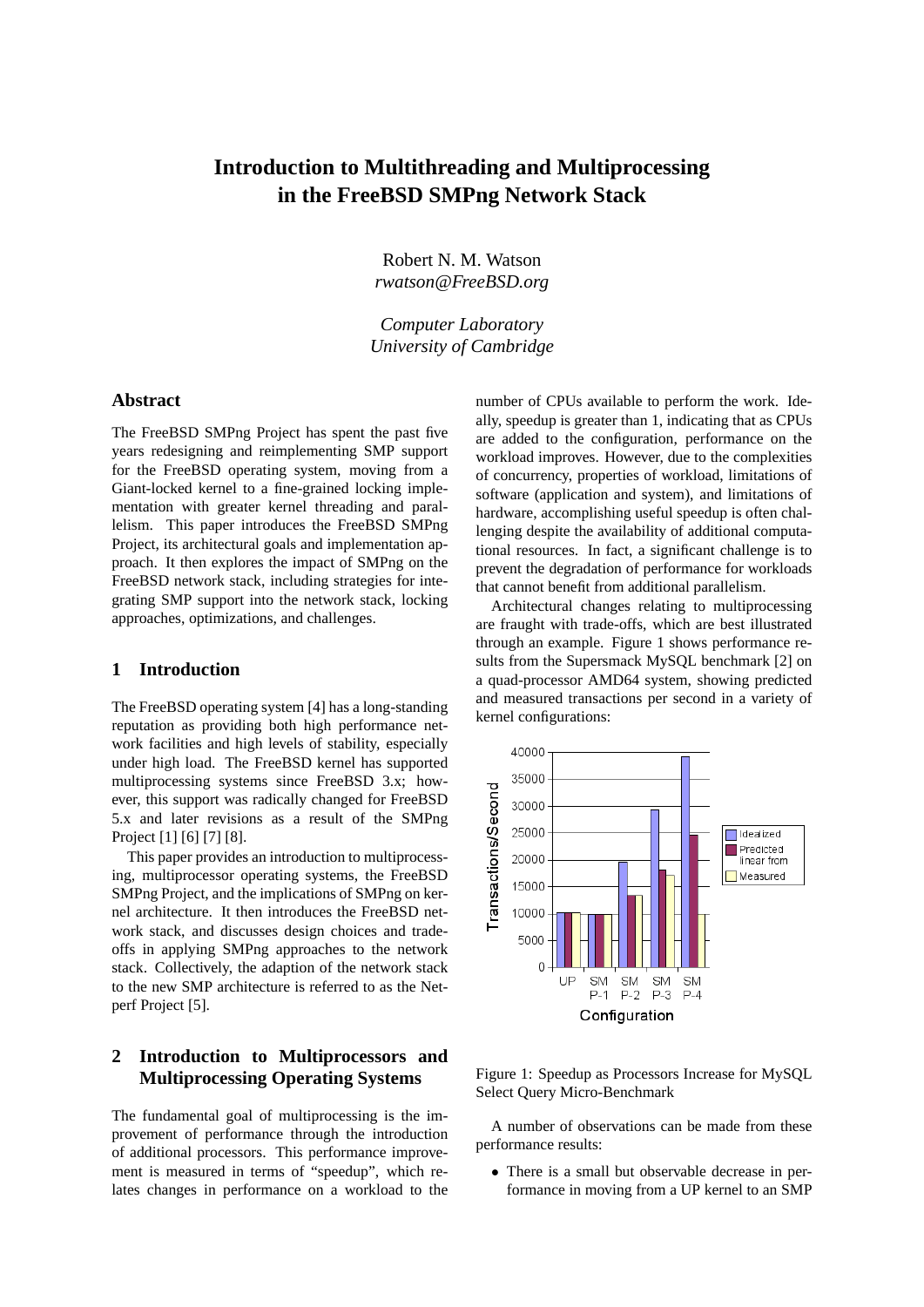kernel, even with the SMP kernel compiled to run only on a single CPU. This is due to the increased overhead of locked instructions required for SMP operation; the degree to which this is significant depends on the workload.

- An "optimal" performance figure in these results is extrapolated by predicting linear improvement from the single-processor case: i.e., with the addition of each processor, we predict an improvement in performance based on each new CPU accomplishing the amount of work performed in the single processor case. This would require that the hardware and OS support increased parallelism without increased overhead, that the work performed by the application be improved linearly through added parallelism, and that the application itself be implemented to use available parallelism effectively. As suggested by the graph, speedups of less than 1 are quite common.
- The graph also includes a predicted speedup based on linear improvement at the rate measured when going from a one-CPU to a two-CPU configuration. In the graph, the move from two to three processors accomplishes close to predicted; however, when going from three to four processors, a marked decrease in performance occurs. One possible source of reduced performance is the saturation of resources shared by all processors, such as bus or memory resources. Another possible source of reduced performance is in application and operating system structure: that certain costs increase as the number of processors increases, such as TLB invalidation IPIs and data structure sizes, resulting in increased overhead as CPUs are added.

This benchmark illustrates a number of important principles, the most important of which is that multiprocessing is a complex tool that can hurt as much as it helps. Improving performance through parallelism requires awareness and proper utilization of parallelism at all layers of the system and application stack, as well as careful attention to the overheads of introducing parallelism.

#### **2.1 What do we want from MP systems?**

Multithreading and multiprocessing often requires significant changes in programming model in order to be used effectively. However, where these changes are exposed is an important consideration: the SMP model selected in earlier FreeBSD releases was selected on the basis of minimal changes to the current kernel model, and minimal complexity. Adopting new structures and programming approaches offers performance benefits with greater software changes. The same design choice applies to the APIs exposed to user applica-

tions: in both earlier work on FreeBSD's SMP implementation and the more recent SMPng work, the goal has been to maintain standard UNIX APIs and services for applications, rather than introducing entirely new application programming models.

In particular, the design choice has been made to offer a Single System Image (SSI), in which user processes are offered services consistent with executing on a single UNIX system. This design choice is often weakened in the creation of clustered computing systems with slower interconnects, and requires significant application adaptation. For the purposes of the SMPng Project, the goal has been to minimize the requirement for application modification while offering improved performance. In FreeBSD 5.x and later, multiprocessor parallelism is exposed to applications through the use of multiple processes or multiple threads.

#### **2.2 What is shared in an MP System?**

The principle behind current multiprocessing systems is that computations requiring large amounts of CPU resources often have data dependencies that make performing the computation with easy sharing between parts of the computation cost effective. Typical alternatives to multiprocessing in SMP systems include large scale cluster systems, in which computations are performed in parallel under the assumption that a computation can be broken up into many relatively independent parts. As such, multiprocessor computers are about providing facilities for the rapid sharing of data between parts of a computation, and are typically structured around shared memory and I/O channels.

| Shared           | Not Shared             |
|------------------|------------------------|
| System memory    | CPU (register context, |
| <b>PCI</b> buses | TLB, on-CPU cache, )   |
| $I/O$ channels   | Local APIC timer       |
|                  |                        |

This model is complicated by several sources of asymmetry. For example, recent Intel systems make use of Hyper-Threading (HTT), in which logical cores share a single physical core, including some computation resources and caches. Another source of asymmetry has to do with CPUs having inconsistent performance in accessing regions of system memory.

#### **2.3 Symmetric Memory Access**

The term "symmetric" in Symmetric Multiprocessing (SMP) refers to the uniformity of performance for memory access across CPUs. In SMP systems, all CPUs are able to access all available memory with roughly consistent performance. CPUs may maintain local caches, but when servicing a cache miss, no piece of memory is particularly favorable to access over any other piece of memory. Whether or not memory access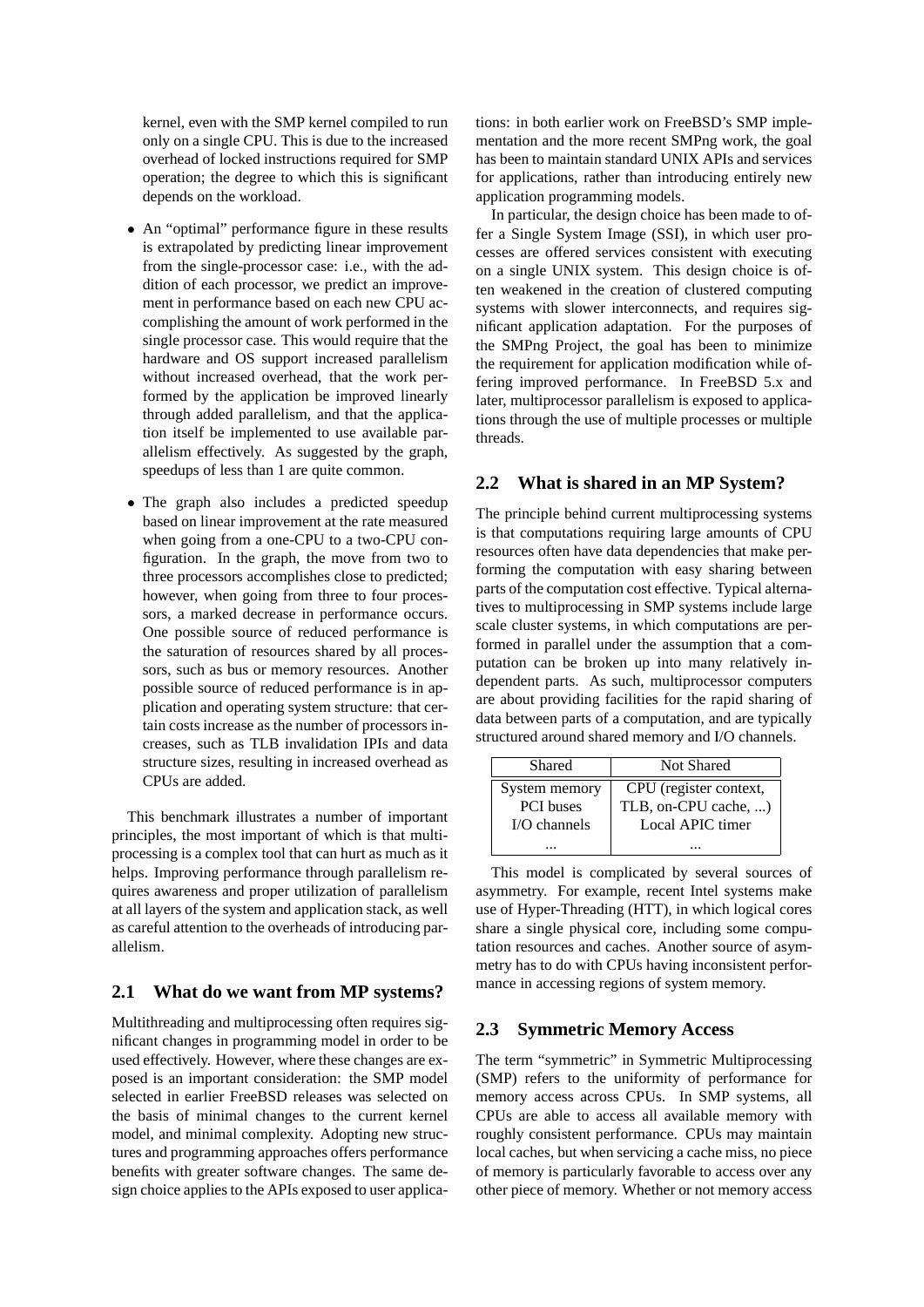is symmetric is primarily a property of memory bus architecture: memory may be physically or topologically closer to one CPU than another.

Environments in which uniform memory access is not present are referred to as Non-Uniform Memory Access (NUMA) architectures. NUMA architectures become necessary as the number of processors increases beyond the capacity that a simple memory bus, such as a crossbar, can handle, or when the speed of the memory bus becomes a point of significant performance contention due to the increase in CPUs outstepping the performance of the memory that drives them. Strategies for making effective use of NUMA are necessarily more refined, as making appropriate use of memory topology is difficult.

Traditional two, four, and even eight processor Intelbased hardware has been almost entirely SMP-based. Until relatively recently, all low-end server and desktop systems were SMP, and NUMA was largely found in high-end multiprocessing systems, such as supercomputers. However, with the introduction of the AMD64 hardware platform, NUMA multiprocessor systems are now available on the desktop and server.

#### **2.4 Inter-Processor Communication**

As suggested earlier, communication between processors in multiprocessing systems is often based on the use of shared memory between those processors. For threaded applications, this may mean memory shared between threads executing on different CPUs; for other applications, it may mean explicitly set up shared memory regions or shared memory used to implement message passing. Issues of memory architecture, and in particular, memory consistency and cache behavior, are key to both correctness and performance in multiprocessing systems. Significant variations exist in how CPU and system architectures handle the ordering of memory write-back and cache consistency.

Also important in multiprocessor systems is the inter-process interrupt (IPI), which allows CPUs to generate notifications to other CPUs, such as to notify another CPU of the need to invalidate TLB entries for a shared region, or to request termination, signalling, or rescheduling of a thread executing on the remote CPU.

#### **3 SMPng**

Support for Symmetric Multi-Processing (SMP) has been a compile-time option for the FreeBSD kernel since FreeBSD 3.x. The pre-SMPng implementation is based on a single Giant lock that protects the entire kernel. This approach exposes parallelism to user applications, but does not require significant adaptation of the kernel to the multiprocessor environment as the kernel runs only on a single CPU at a time.

The Giant lock approach offers relative simplicity of implementation, as it maintains (with minimal modification) the synchronization model present in the uniprocessor kernel which is concerned largely with synchronizing between the kernel and interrupts operating on the same CPU. This permits user applications to exploit parallism to improve performance, but only in circumstances where the benefits of application parallelism outweight the costs of multiprocessor overhead, such as cache and lock contention.

The FreeBSD SMPng Project, begun in June, 2000, has been a long-running development project to modify the underlying kernel architecture to support increased threading and substitute a series of more finegrained data locks for the single Giant lock. The goal of this work is to improve the scalability of the kernel on multiprocessor systems by reducing contention on the Giant lock, resulting in improved performance through kernel parallelism.

The first release of a kernel using the new kernel architecture was FreeBSD 5.0 which offered the removal of the Giant lock from a number of infrastructural components of the kernel as well as some IPC primitives. Successive FreeBSD 5.x releases removed Giant from additional parts of the kernel such as the network stack, device drivers, and the majority of remaining IPC primitives. The recently released FreeBSD 6.0 also removes Giant from the UFS file system and refines the SMPng architecture resulting in significantly improved performance.

SMPng was originally targetted solely at SMP class systems, but with the increased relevance of NUMA systems, investigation of less symmetric memory architectures has become more important for the FreeBSD SMPng Project. Figures 2 and 3 illustrate prototypical Quad Xeon (SMP) and Quad AMD64 (NUMA) hardware layouts relevant to the FreeBSD SMPng Project. Figures 4 and 5 illustrate Graphical Processing Unit (GPU) and cluster architectures not considered as part of this work.



Figure 2: SMP Architecture: Quad-Processor Intel Xeon

#### **3.1 Giant Locked Kernels**

Support for multiprocessing in operating systems is either designed in from inception or retrofitted into an existing non-multiprocessing kernel. In the case of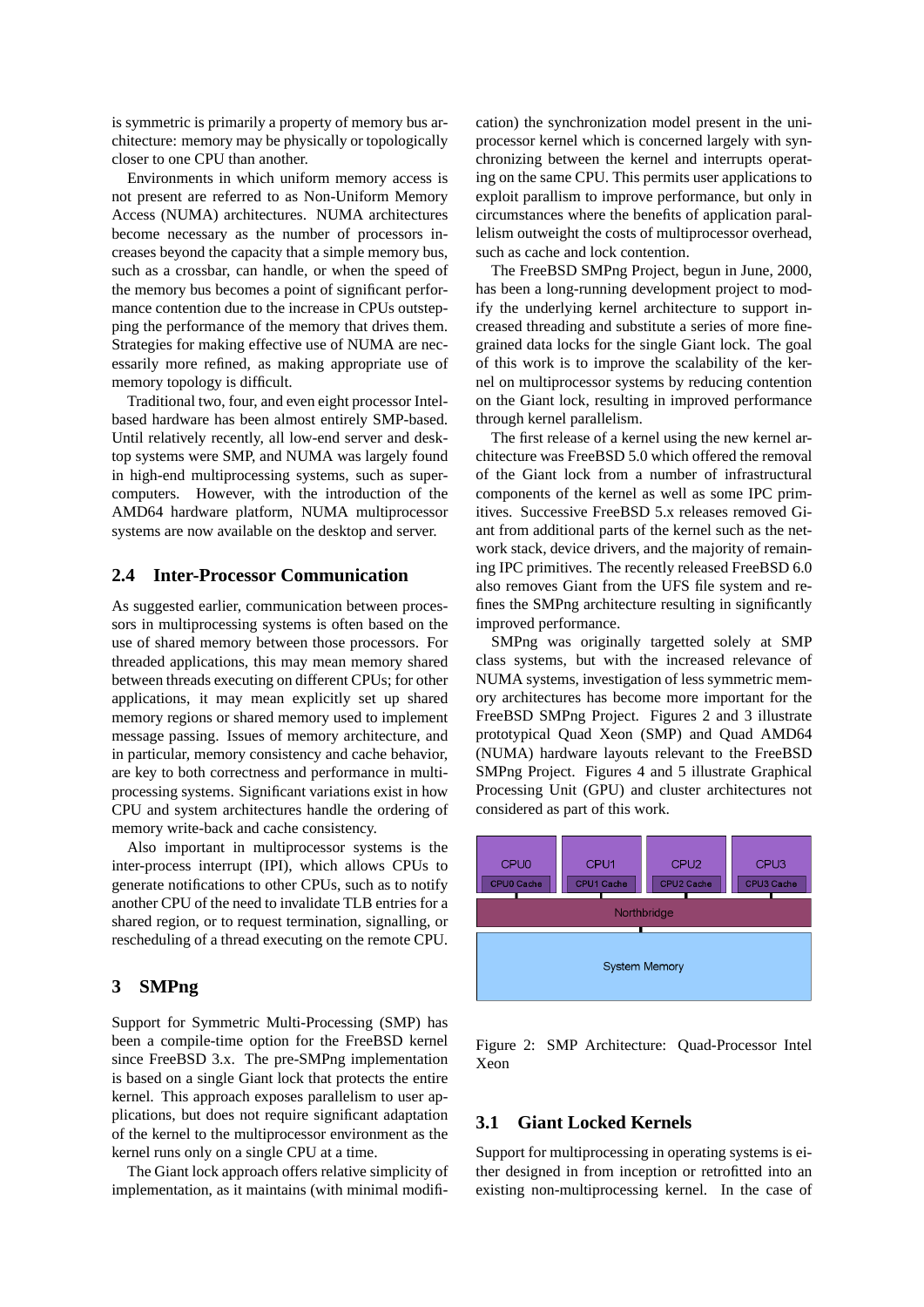

Figure 3: NUMA Architecture: Quad-Processor AMD64



Figure 4: GPU Architecture: External Graphics Processor

most UNIX systems, multiprocessing support has been an after-thought, although the degree of redesign and reimplementation has varied significantly by product and version. The level of change has varied from low levels of change (using a Giant lock to maintain single-CPU synchronization properties and hence single-CPU kernel architecture), to complete reimplementation of the operating system based on a Mach microkernel and/or message passing.

The most straight forward approach to introducing multiprocessing in a uniprocessor operating system without performing a significant rewrite of the system is the Giant lock kernel approach. This approach maintains the property that most kernel synchronization occurs between the "top" and "bottom" halves – i.e., between system call driven operation and device driver interrupt handlers, and can be synchronized using critical sections or interrupt protection levels. In a Giant lock kernel, a single spinlock is placed around the entire kernel, in essence restoring the assumption that the kernel will execute on a single processor.

The FreeBSD 3.x and 4.x kernel series make use of a Giant spinlock which ensures mutual exclusion whenever the kernel is running. While the approach is simple, there are some important details: when a process attempts to enter the kernel, even the process scheduler, it must acquire the Giant lock. This results in lock contention when more than one processor tries to enter the kernel at a time (a common occurence with kernelintensive workloads, such as network- or storage- centric loads common on FreeBSD). In the FreeBSD 4.x kernel, interrupts are able to preempt running kernel code. However, if an interrupt arrives on a CPU while the kernel is running on another CPU, it must be for-



Figure 5: Cluster Architecture: Non-Uniform Memory via Complex Interconnect

warded to the CPU where the kernel is running using an inter-processor interrupt (IPI).

#### **3.2 Giant Contention**



Figure 6: Impact of the Contention of a Giant Lock on Socket IPC

On systems with small numbers of CPUs, Giant Lock kernel contention is primarily visible when the workload includes large volumes of network traffic, inter-process communication (IPC), and file system activity. These are workloads in which the kernel must perform a significant amount of computation, resulting in increased delays and wasted CPU resources as other CPUs wait to enter the kernel, not to mention a failure to use available CPU resources to perform kernel work in parallel. On systems with larger numbers of CPUs, even relatively kernel non-intensive workloads can experience significant contention on the kernel lock, resulting in rapidly reduced scalability as the number of CPUs increases.

#### **3.3 Finer Grained Locking**

The primary goal of the SMPng Project has been to improve kernel performance on SMP systems by replacing the single Giant kernel lock with a series of smaller locks, each with more limited scope. This allows the kernel to usefully execute in parallel on multiple CPUs, potentially allowing more effective use of available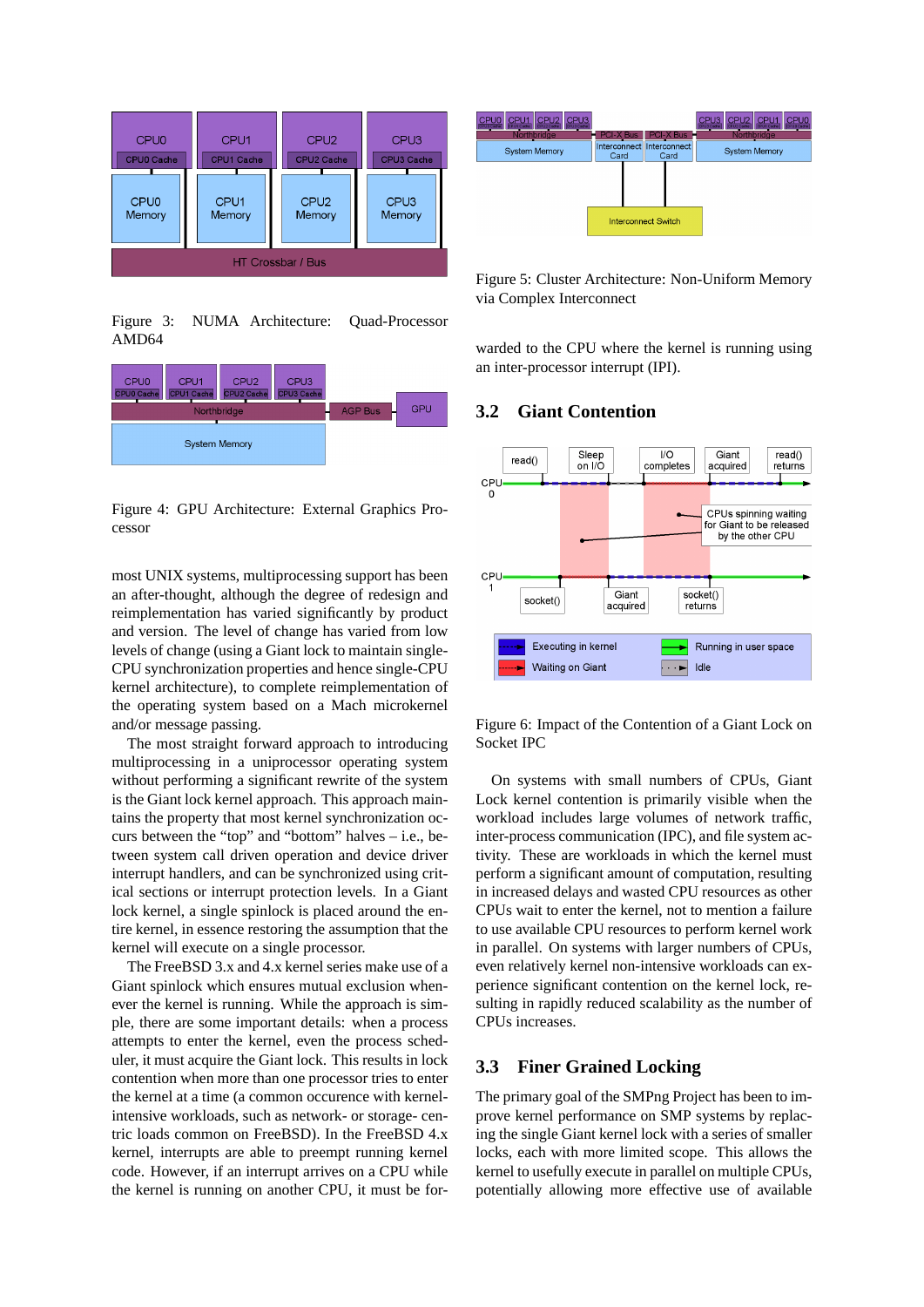

Figure 7: Reduced Lock Contention with Finer Grained Locking

CPUs by the kernel on multiprocessor systems. This also has the added benefit of avoiding wasting CPU as a result of Giant lock contention. This goal requires that the "interrupt level" synchronization model be replaced with one oriented around parallelism, not just preemption, resulting in a number of significant kernel architecture changes. For example, as disabling interrupts on a CPU will no longer prevent interrupt code from executing at the same time as system call code, interrupts must now make use of locks to synchronize with the remainder of the kernel. This in turn leads to a decision to execute interrupt handlers in full thread contexts (interrupt threads or ithreads).

This strategy has a number of serious risks:

- The new synchronization approaches must be more mature than the Giant lock approach, as introducing additional locks increases the risk of deadlocks. They must also address issues relating to concurrency and locking, such as priority inversion.
- Kernel synchronization must take into increased consideration the memory ordering properties of the hardware, as it has become a true multithreaded program.
- Inter-processor synchronization typically relies on atomic operations and locked bus operations, which are expensive to perform; by adding additional locking requirements, overhead can add up quickly.
- Race conditions previously visible in the kernel only under high memory pressure are now far more likely to occur.

On the other hand, the architectural goals also have a number of significant benefits:

• In adopting synchronization primitives similar to those exposed by user threading libraries, such as mutexes and condition variables, developers familiar with process threading will be able to get started quickly with the kernel synchronization environment.

- By moving from a model with implicit synchronization properties (automatic acquisition and dropping of Giant) in 3.x/4.x to a model of explicit synchronization, the opportunity is provided for introducing much stronger assertions.
- Adopting a more threaded architecture, such as through the use of ithreads, increases the opportunities for parallelism in the kernel, allowing kernel computation to make better use of CPU resources.

The new SMPng kernel architecture facilitates the use of parallelism in the kernel, including the creation of multiprocessor data pipelines. By adopting an iterative approach to development, removing the dependency for Giant gradually over time, the system was left open to other development work continuing as the SMP implementation was improved.

The next few sections document the general implementation strategy followed during the SMPng Project, taking a "First make it work, then make it fast" strategy:

#### **3.4 SMP Primitives**

The first step in the SMPng Project was to introduce new locking primitives capable of handling more mature notions of synchronization, such as priority propagation to avoid priority inversion, and advanced lock monitoring and debugging facilities.

## **3.5 Scheduler Lock**

Efforts to decompose the Giant lock typically begin with breaking out the scheduler lock from Giant, so that code executing without Giant will be able to make use of synchronization primitive that interact with the scheduler. The availability of scheduling facilities is fundamental to the implementation of most kernel services, as most kernel services rely on the the tsleep() and wakeup() mechanisms to manage long-running events.

Simultaneously, scheduler adaptations to improve scheduling on multiprocessor systems can be considered: IPI's between CPUs to allow the scheduler to communicate explicitly with the kernel running on other processors, scheduler affinity, per-CPU scheduler queues, etc. A variety of such techniques have been introduced via modifications to the existing 4BSD scheduler, and in a new MP-oriented scheduler, ULE [13].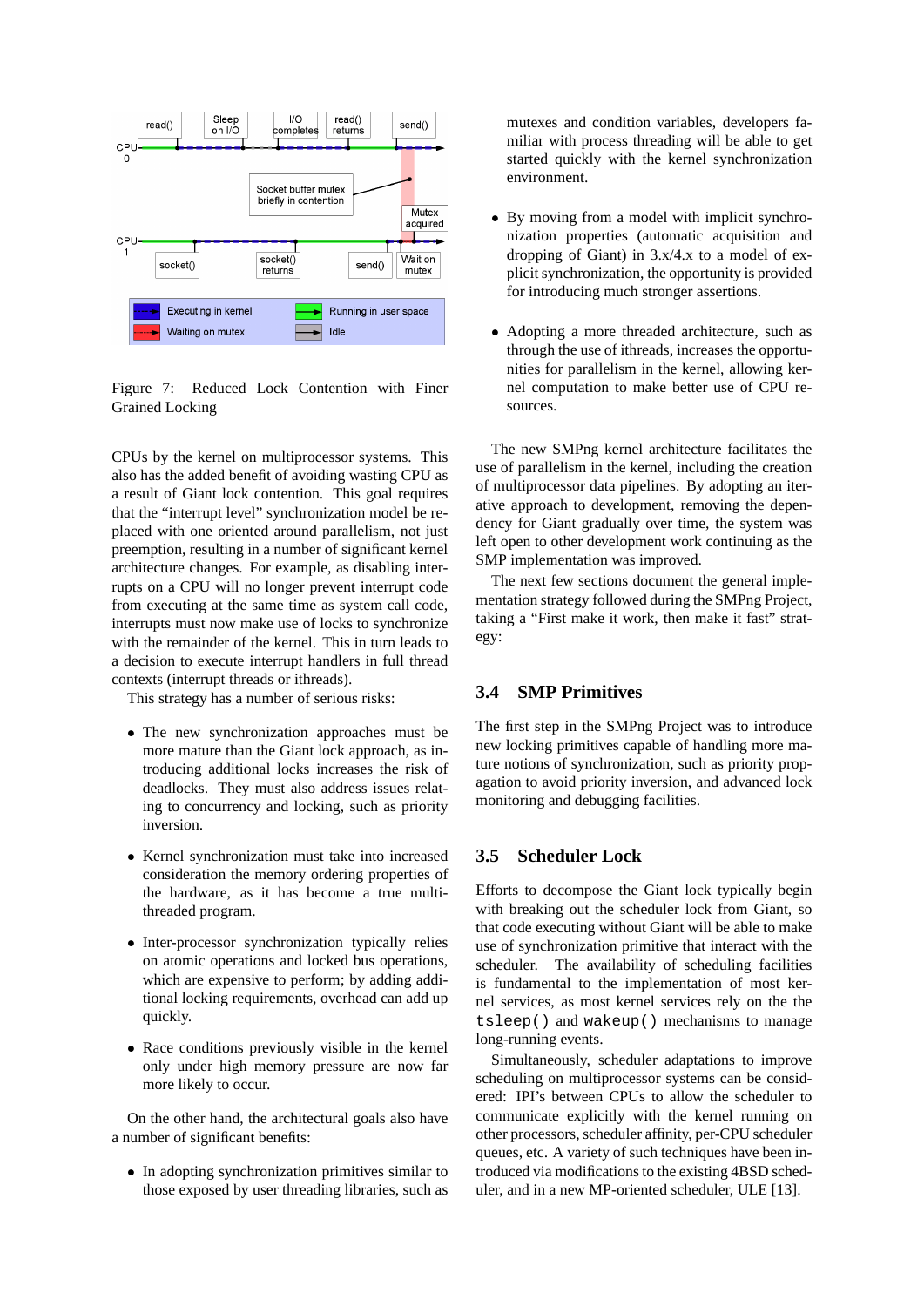#### **3.6 Interrupt Threads**

Next, interrupt handlers are moved into ithreads, allowing them to execute as normal kernel threads on various CPUs and use of kernel synchronization facilities. This has the added benefit that interrupt handlers now gain access to many more kernel service APIs, which previously often could not be invoked from interrupt context.

#### **3.7 Infratructure Dependencies**

With basic services such as synchronization and scheduling available without the Giant lock, additional important dependencies are then locked down. Among these are the kernel memory allocator and event timers. This includes both the general memory allocator and specific allocators such as the Mbuf allocator. In FreeBSD 6.x, a single Universal Memory Allocator (UMA) is used to allocate most system memory, rather than using a separate memory allocator for the network stack [12]. This allows the network stack to take advantage of the slab allocation and per-CPU cache facilities of UMA, make use of uniform memory statistics, and interact with global notions of kernel memory pressure.

#### **3.8 Data-Based Locking**

In most subsystems, data-based locking is used, combining locks and reference counts to protect the integrity of major data structures. Generally, we have started with coarser-grained locking to avoid introducing overhead without first determining that finer granularity helps with parallelism. Typically, the Virtual Memory system will be an early target as there is almost constant interaction between processes and virtual memory due to the need for multiprocessor operation to invalidate TLBs across processors. In this stage, locking will be applied based on data structures in a relatively naive fashion, in order to provide a first cut of Giant-free operation that can then be refined.

#### **3.9 Slide Giant off Gradually**

As Giant becomes unnecessary for subsystems or components and all of their dependencies, remove the Giant lock from covering those paths. This has the effect of reducing general contention on Giant, improving the performance of components still under the Giant lock.

#### **3.10 Synchronization Refinment**

Drive refinement of locking based on lock contention vs. lock overhead. Make use of facilities such as mutex profiling and hardware performance counters.

When balancing overhead and contention, there are a number of strategies that can be used. For example, replicating data structures across CPUs can pre-

vent contention on locks, if the cost of maintaining replication is lower than the overhead the contention would cause. Statistics structures are a prime starting point, as they are frequently modified, so reducing writing to the same memory lines will avoid cache invalidations. Statistics can then be coalesced for presentation to the user: this approach is used for a variety of memory allocator statistics.

Likewise, synchronization with data structures accessed only from a specific CPU can often be performed using critical sections, which see lower overhead as they need only prevent preemption, not against parallelism. Another example of this approach is used in the UMA memory allocator: in 5.x, per-CPU caches are protected with mutexes due to accesses to the cache from other CPUs during certain operations. In FreeBSD 6.x, per-CPU caches are protected using critical sections, avoiding cross-CPU synchronization for per-CPU access.

Operating system literature documents a broad range of strategies for inter-CPU synchronization and data structure management, including lockless queues and Read-Copy-Update (RCU). As hardware architectures vary in both performance and semantics, optimization approaches may be specific to hardware configurations.

#### **4 FreeBSD Network Stack**

Having reviewed the FreeBSD SMPng kernel architecture, we will now explore how this architecture is implemented in the FreeBSD network stack. The FreeBSD network stack is one of the most complex components of the BSD kernel, consisting of over 400,000 lines of code excluding distributed file systems and device drivers, also large subsystems.

The network stack includes a number of service abstractions, such as network interfaces, communications sockets, event dispatch, remote procedure calls (RPCs), a protocol-independent route table, and user event models. Of particular importance is that data flows rapidly and continuously across many layers of abstraction and implementation, requiring careful consideration of the interactions between components. These software layers of abstraction often, but not always, map to layers in protocol construction.

# **4.1 Introduction to the Network Stack**

The network stack contains many large and complex components:

- "mbuf" memory allocator
- Network interface abstraction, including a number of queueing discplines
- Device drivers implementing network interfaces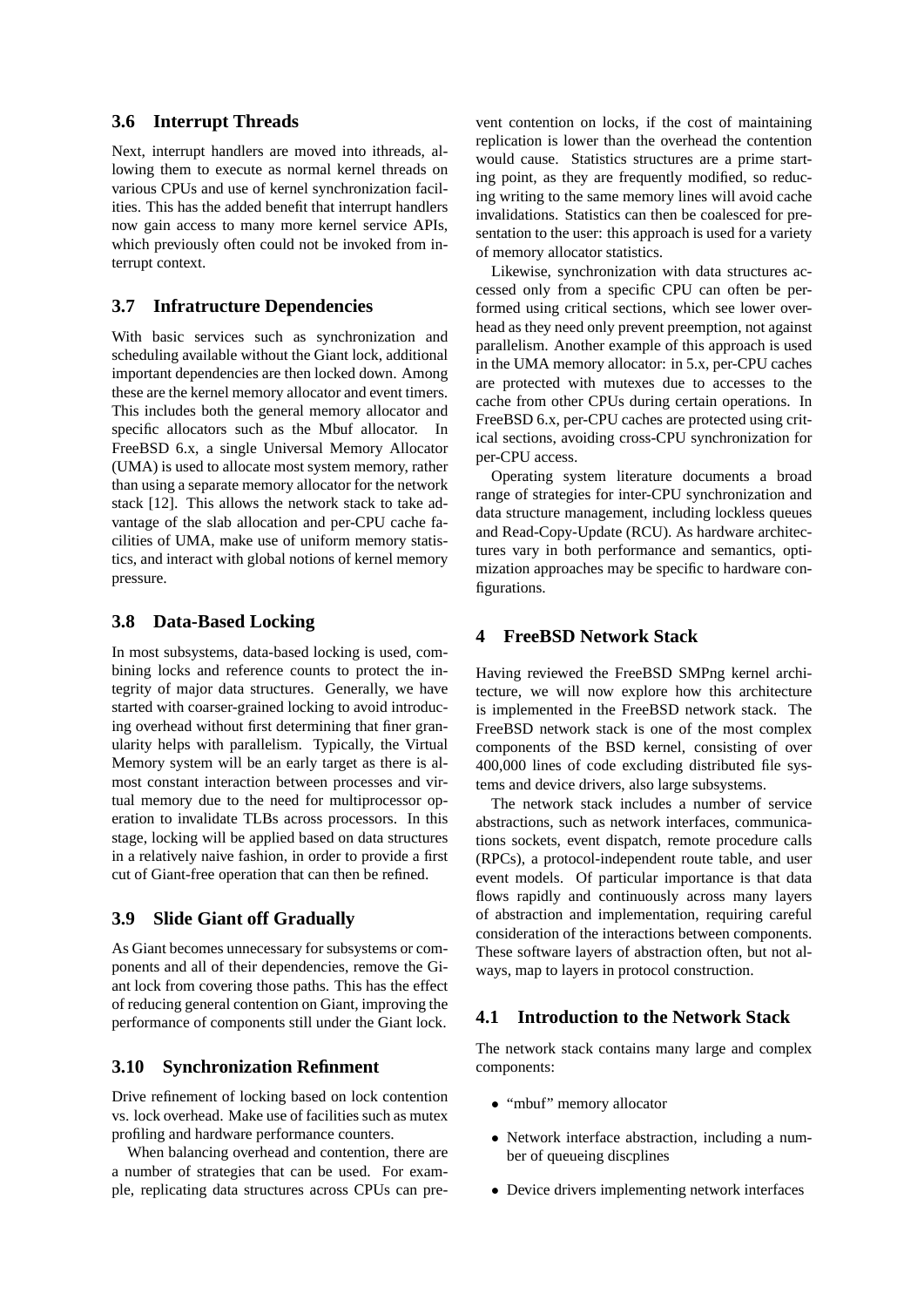- Protocol-independent routing and user event model
- Link layer protocols Ethernet, FDDI, SLIP, PPP, ATM, etc.
- Network layer protocols UNIX Domain Sockets, IPv4, IPv6, IPSEC, IPX, EtherTalk/AppleTalk, etc.
- Socket and socket buffer IPC primitives
- Netgraph extension framework
- Many netgraph nodes implementing a broad range of services



Figure 8: FreeBSD Network Stack: Common Dataflow

## **4.2 Network Stack Concerns**

Introducing parallelism and preemption introduces a number of additional concerns:

- Per-packet costs: network stacks may process millions of packets per second – small costs add up quickly if per-packet.
- Ordering: packet ordering must be maintained with respect to flow, as protocols such as TCP are very sensitive to minor misordering.
- Optimizations may conflict: optimizing for latency may damage throughput, or optimizing for local data transfer may damage routing performance.
- When using locking, ordering is important lock order prevents deadlock, but passage through layers in the network stack is often bi-directional.
- Some amount of parallelism is available by virtue of the current network stack architecture – introducing new parallelism is necessary in order to improve utilization of MP resources, but depends

on introducing additional threads, which can increase overhead.

These concerns are discussed in detail as the locking strategy is described.

#### **4.3 Locking Strategy**

The SMPng locking strategy for the network stack generally revolves around data-based locking. Using this strategy involves identifying objects and assigning locks to them; the granularity of locking is important as each lock operation introduces overhead. Useful rules of thumb include:

- Don't use finer-grained locking than is required by the UNIX API: for example, parallel send and receive on the same socket has benefit, but parallel send on a stream socket has poorly defined semantics, so not permitting parallelism can avoid unnecessarily complexity.
- Lock references to in-flight packets, not packets themselves. For example, lock queues of packets used to hand off between threads, but use only simple pointe references within a thread.
- Use optimistic concurrency techniques to avoid additional lock overhead  $-$  i.e., where it is safe, test a value that can be read atomically without a lock, then only acquire the lock if work is required that may have stronger consistency requirements.
- Avoid operations that may sleep, which can result in multiple acquires of mutexes, as well as unwinding of locks. In general, the network stack is able to tolerate failures through packet loss under low memory situations, so take advantage of this property to lower overhead.

Also important is consideration of layering: as objects may be represented at different layers in the stack by different data structures, decisions must be made both with respect to whether layers share locks, and if they don't share locks, what order locks may be acquired in. Control flow moves both "up" and "down" the stack, as packets are processed in both input and output paths, meaning that if locks are simply acquired as processing occurs, lock order cycles will be introuced as processing occurs in two directions.

The following general strategies have been adopted in the first pass implementation of fine-grained locking for the network stack:

• Low level facilities, such as network memory allocation, route event notification, packet queues, and dispatch queues, generally have leaf locks so that they can be called from any level of the stack including device drivers.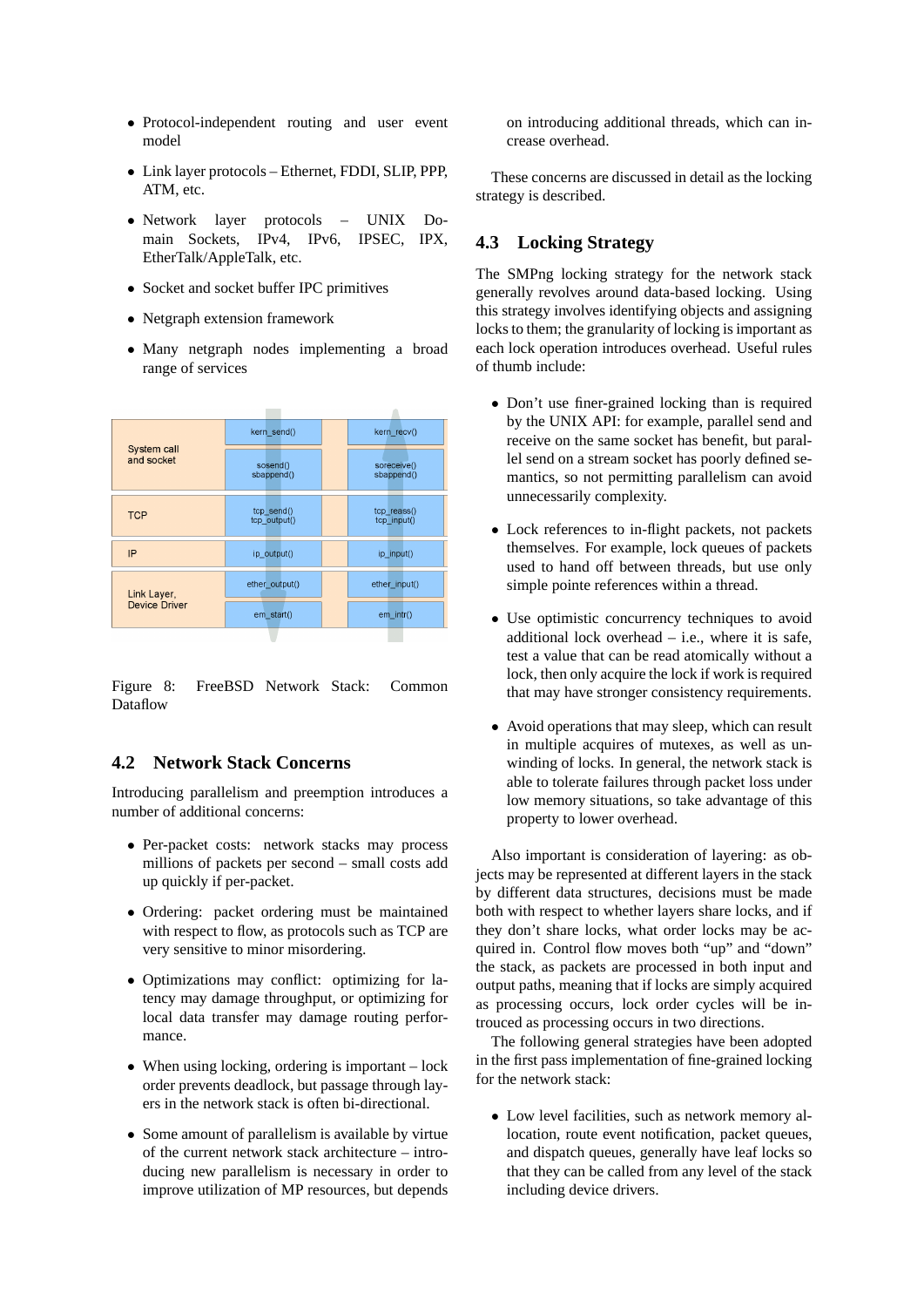• Protocol locks generally fall before device driver locks in the lock order, so that device drivers may be invoked without releasing stack locks.

• Protocol locks generally fall before socket locks in the lock order, so that protocols can interact with sockets without releasing protocol locks.

Just as asynchronous packet dispatch to the netisr in earlier BSD network stacks allows avoiding of layer recursion and reentrance, it can also be used to avoid lock order issues with an MPSAFE network stack. This technique is used, for example, to avoid recursing into socket buffer code when a routing event notification occurs as the result of a socket event, and prevents deadlock by eliminating the "hold and wait" part of the deadlock recipe. The netisr will processed queued routing socket events asynchonously, delivering them to waiting sockets.

# **4.4 Global Locks**

Global locks are used in two circumstances: where global data structures are referenced, or where data structures are accessed sufficiently infrequently that coalescing locks does not increase contention. The following global locks are a sampling of those added to the network stack to protect global data structures:

| Lock                      | Description                 |
|---------------------------|-----------------------------|
| ifnet_lock                | Global network interface    |
|                           | list                        |
| bpf_mtx                   | Global BPF descriptor list  |
| bridge_list_mtx           | Global bridge configuration |
| if_cloners_mtx            | Cloning network interface   |
|                           | data                        |
| disc_mtx, faith_mtx       | Synthetic interface lists   |
| gif_mtx, gre_mtx,         |                             |
| lo mtx                    |                             |
| ppp_softc_list_mtx        |                             |
| stf_mtx, tapmtx,          |                             |
| tun_mtx, ifv_mtx          |                             |
| pfil_global_lock          | Packet filter registration  |
| rawcb_mtx,                | Per-protocol control block  |
| ddp_list_mtx,             | lists                       |
| igmp_mtx, tcbinfo_mtx,    |                             |
| udbinfo_mtx               |                             |
| ipxpcb_list_mtx           |                             |
| natm_mtx, rtsock_mtx      |                             |
| hch mtx                   | TCP host cache              |
| ipqlock, ip6qlock         | IPv4 and IPv6 fragment      |
|                           | queues                      |
| aarptab_mtx, nd6_mtx      | Link layer address          |
|                           | resolution                  |
| in_multi_mtx              | IPv4 multicast address      |
|                           | lists                       |
| mfc_mtx, vif_mt           | IPv4 multicast routing      |
| mrouter_mtx               |                             |
| sptree_lock, sahtree_lock | <b>IPSEC</b>                |
| regtree_lock, acq_lock    |                             |
| spacq_lock                |                             |

The following is a sampling of locks have been added to data structures allocated dynamically in the network stack:

| Structure | Field          | Description                     |
|-----------|----------------|---------------------------------|
| ifnet     | if_addr_mtx    | Interface address lists         |
|           | if afdata_mtx  | Network protocol data           |
|           | if_snd.ifq_mtx | Interface send queue            |
| bpf_d     | bd_mtx         | <b>BPF</b> descriptor           |
| bpf_if    | bif mtx        | <b>BPF</b> interface attachment |
| ifaddr    | ifa mtx        | Interface address               |
|           | so_rcv.sb_mtx  | Socket, socket receive          |
|           |                | buffer                          |
| socket    | so_snd.sb_mtx  | Socket send buffer              |
| ng_queue  | $q_mtx$        | Netgraph node queue             |
| ddpcb     | ddp_mtx        | netatalk PCB                    |
| inpcb     | inp_mtx        | netinet PCB                     |
| ipxpcb    | ipxp_mtx       | netipx PCB                      |

## **4.5 Network Stack Parallelism**

Parallelism in the FreeBSD kernel is expressed in terms of threads, as they represent both execution and scheduling contexts. In order for one task to occur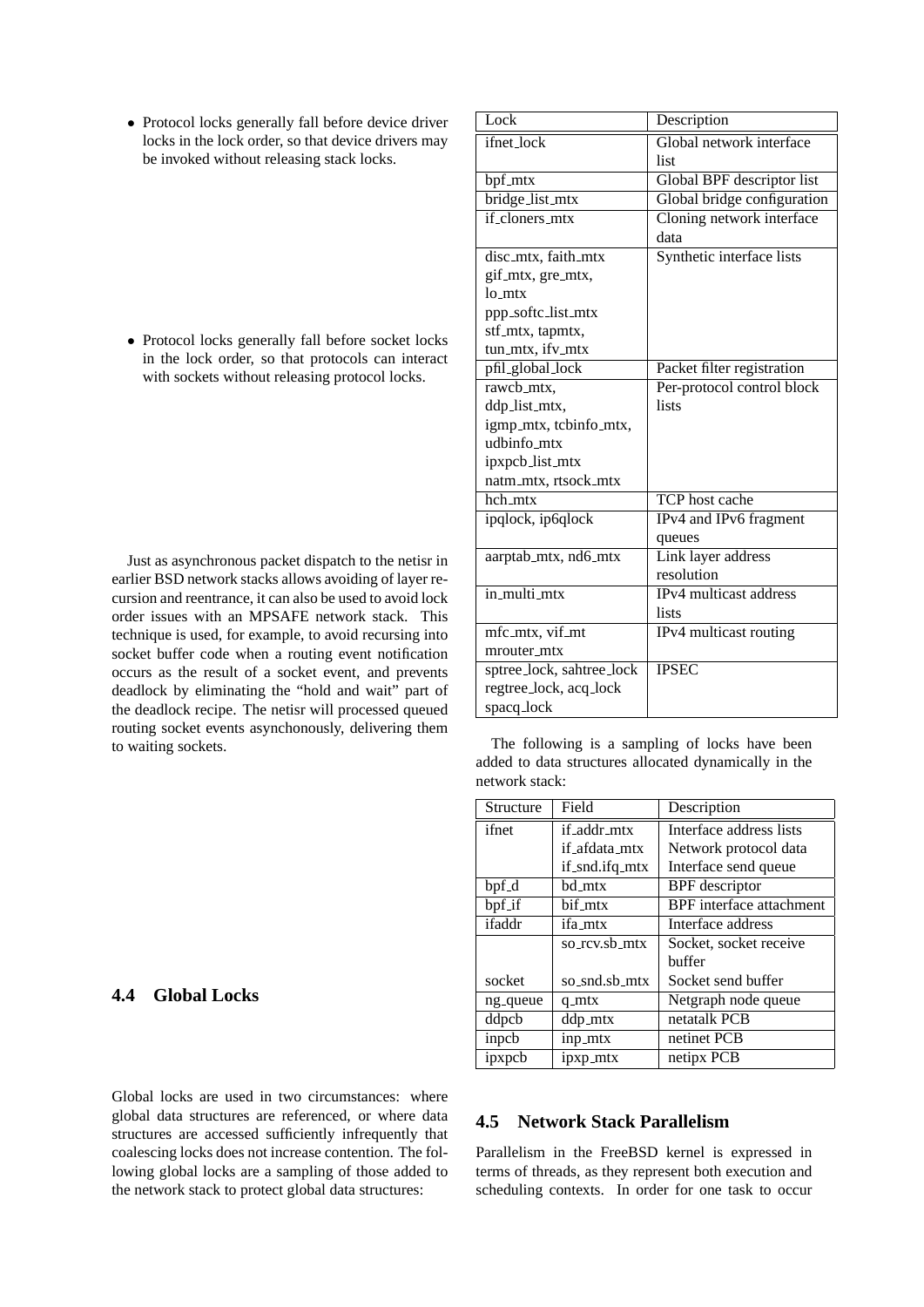in parallel with another task, it must be performed in a different thread from that task. In order for the FreeBSD kernel to make effective use of multiprocessing, work must therefore occur in multiple threads.

A fair amount of parallelism in the network stack is simply from conversion of the existing BSD network stack model to the SMPng architecture:

- Each user thread has an assigned kernel thread for the duration of a system call or fault, which performs work directly associated with the system call or fault. In the transmit direction, the user thread is responsible for executing socket, protocol, and interface portions of the transmit code, which includes the cost of copying data in and out of user space. In the receive direction, the user thread is responsible for primarily for executing the socket code, along with copying data in and out of user space; under some circumstances, calls into the protocol and interface layers may also occur.
- Each interrupt request (IRQ) is assigned its own ithread, which is used to execute the handlers of interrupt sources signaled by that interrupt. As long as devices are assigned different interrupts, their handlers can execute in parallel. By default, this will include execution of the link layer interface code, but a dispatch to the netisr thread for higher stack layers.
- A number of kernel tasks are performed by shared or assigned worker threads, such as callouts and timers running from a shared callout thread, several task queue processing threads for various subsystems, and the netisr thread in the network stack, which is primarily responsible for the protocol layer processing of in-bound packets.

While multithreading is required in order to experience parallelism, multithreading also comes with significant costs, including:

- Cost of context switching, which may include the cost of cache flushes when a thread migrates from one CPU to another and the cost of entering the scheduler.
- Cost of synchronizing access to data between threads: typically, a locked or otherwise synchronized data structure or work queue.

Figure 9 illustrates the UDP send path, and possible parallelism between the user thread sending down the stack layers, and ithread receiving acknowledgements from the network stack in order to recycle packet memory.

Figure 10 illustrates the UDP receive path, and possible parallelism between the user thread interacting with the socket layer, netisr processing the IP and UDP layers, and the ithread receiving packets from the network interface and processing the link layer.



Figure 9: Parallelism in the UDP send path



Figure 10: Parallelism in the UDP receive path

#### **5 MP Programming Challenges**

Multiprocessing is intended to improve performance by introducing greater CPU resources. However, unlike a number of other hardware-based performance improvements, such as increasing clock speed or cache size, multiprocessor programming requires fundamental changes in programming model. In this section, we consider two important concerns in multiprocessing and multithreading programming and their relationship to the network stack: deadlock, and event serialization.

#### **5.1 Deadlock**

Deadlock is a principal concern of systems with synchronous waiting for ownership of locks on objects. Deadlocks occur when two or more simultaneous threads of execution (typically kernel threads) meet the following four conditions:

- Attempt to simultaneously access more than one resource which can be owned, but not shared (mutual exclusion).
- Hold and wait: threads acquire and hold resources in an order.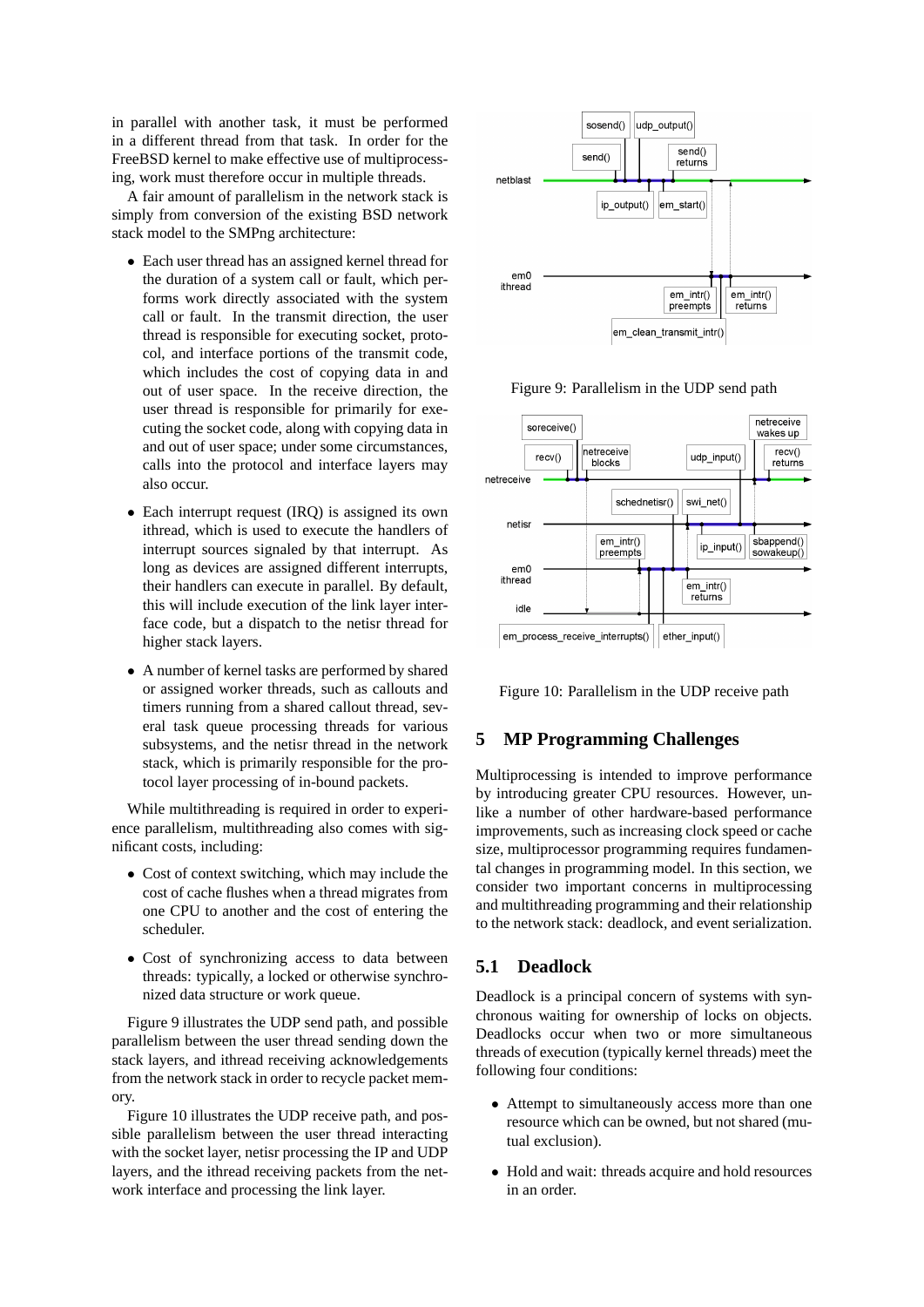- No preemption: once acquired, a resource cannot be preempted without agreement of the thread.
- Circular wait: threads acquire and attempt to acquire resources such that a cycle is formed, resulting in indefinite wait.

The above description is intentionally phrased in terms of resources rather than locks, as deadlock can occur in more general circumstances. For example, low memory deadlock is another type of widely experienced deadlock.



Figure 11: Deadlock: The Deadly Embrace

There is extensive research literature on deadlock avoidance, detection, and management; however, one of the most straight forward and easiest ways to avoid deadlock is simply to follow a strict lock order. Lock orders indicate that, whenever any two locks can be acquired as the same time, they will always be acquired in the same order. This breaks lock order cycles, and thus prevents deadlock, and is a widely used technique.

In order to assist in documenting lock orders and prevent cycles, BSDI created WITNESS, a run-time lock order verifier, which was refined by the FreeBSD Project to support additional lock types and assertion types. WITNESS can be used as both a tool to document a specification for lock interaction through a hard-coded lock order list, and to dynamically discover lock order relationships through run-time monitoring. WITNESS maintains a graph of lock acquisition orders, and provides run-time warnings (along with stack traces and other debugging information), when declared or discovered lock orders are directly or indirectly violated.

WITNESS and other lock-related invariants also detect and report a variety of other lock usage, such as acquiring sleepable locks while holding mutexes or in critical sections, or kernel threads returning to user space while holding locks.

FreeBSD also makes use of other deadlock avoidance techniques, including the use of optimistic concurrency techniques in which attempts are made to acquire locks in the wrong order, and then if this would



Figure 12: Lock order verification with WITNESS: Cycles in the lock graph are detected and reported using graph algorithms.

result in a deadlock, falling back on the defined order. Another technique used in the kernel is the use of guard locks, acquired before acquiring locks on multiple objects with no defined lock order between them. By serializing attempts at simultaneous acquire behind a lock, the lock order of the objects becomes defined only when they are acquired at once, and no conflicting lock order can be simultenously defined, preventing deadlock.

#### **5.2 Event Serialization**

In a singlethreaded programming environment, the order of events is largely a property of programmed order, so maintaining the order associated with a data structure or the processing of data is essentially a problem of ordering of the program. In a multithreaded programming environment, concurrency in code execution means that parallel threads of execution may execute at different rates, and that any ordering of events must occur as a result of planning. If events must occur in a specific order, programmers must either execute them in a single thread (which serialized events into programmed order), or synchronization primitives and communication primitives must be used so that ordering is either maintained during computation, or restored during post-processing after the computation.

This is particularly relevant to the implementation of the network stack, in which discrete units of work, typically represented by packets, are processed in a number of threads. The order of packets can have a significant impact on performance, and so maintaining necessary orders is critically important. For example, out-of-order delivery of TCP packets can result in TCP perceiving packet loss, resulting in a fast (and unnecessary) retransmit of data. Packet ordering must typically be maintained with respect to its flow, where the granularity of the flow might include a stream of packets sourced from a particular network interface, packets between two hosts, or packets in a particular connec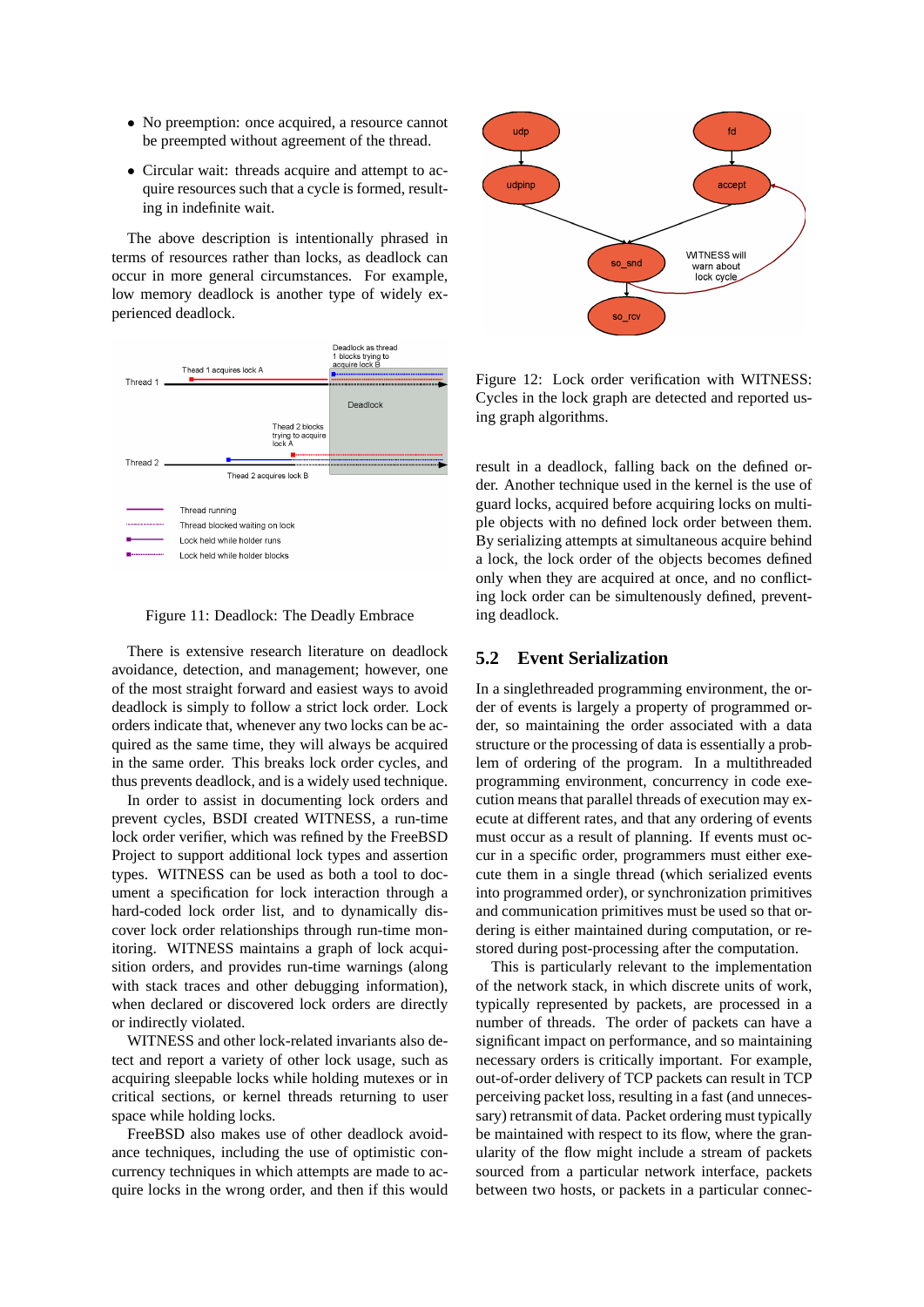tion.

In the single-threaded FreeBSD 4.x receive path, ordering is maintained throughout through the use of last-in, first out (LIFO) queues between threads, effectively serializing processing. A single netisr thread processes all inbound packets from the link layer to the network layer. Naively introducing multithreading into a network stack without careful consideration of ordering might be performed by simply introducing additional in-bound packet worker threads (netisrs). Figure 13 illustrates that this might result in misordering of packets in a simple packet forwarding scenario: two packets might be dispatched in one order to different worker threads, and then be forwarded in reversed order due to scheduling of the worker threads.

In FreeBSD 6.x, two modes of operation are documented for packet processing dispatch: queued serialized dispatch with a single netisr thread, or direct dispatch of packet processing from the calling context. In direct dispatch mode, context switches are reduced by performing additional packet processing in the originating thread for a packet, rather than passing all packets to a single worker thread – for example, in the interrupt thread for a network interface driver. This implements a weaker ordering by not committing to an ordered queue, but maintains sufficient ordering. Weakened packet ordering improves the opportunities for parallelism by permitting more concurrency in packet processing, and is an active area of on-going work in the SMPng Project. One downside to direct dispatch in the ithread is reduced opportunity for parallelism, as in-bound processing is now split between two threads: the ithread and the receiving user thread, but not the netisr.



Figure 13: Singlethreaded and naive multithreaded packet processing, in which sufficient ordering is no longer maintained

#### **6 Status of the SMPng Network Stack**

As of FreeBSD 6.0, the vast majority of network stack code is run without the Giant lock in the default configuration. This includes most link layer network device drivers and services, such as gigabit ethernet drivers and ethernet bridging, ARP, the routing table, IPv4 input, filtering, and forwarding, FAST IPSEC, IP multicast, protocol code such as TCP and UDP, and the socket layer. In addition, many non-IP protocols, such as AppleTalk and IPX are also MPSAFE.

Some areas of the network stack continue to require Giant, and can generally be put in two categories:

- Code that requires Giant for correctness (perhaps due to interacting with another part of the kernel that requires Giant), but can be executed with Giant but an otherwise Giant-free network stack.
- Code that requires Giant for correctness, but due to lock orders and construction of the network stack, requires holding Giant over the entire network stack when used.

In the former category lie the KAME IPSEC implementation and ISDN implementation. Giant is required over the entire stack because these code paths can be entered in a variety of situations where other locks (such as socket locks) can already be held, preventing Giant from being acquired when it is discovered the non-MPSAFE code will be entered. Instead, Giant must be acquired in advance unconditionally.

Other areas of the system also continue to require the Giant lock, such as a number of legacy ISA network device drivers and portions of the in-bound IPv6 stack. In both cases, Giant will be conditionally acquired in an asynchronous execution context before invoking the non-MPSAFE code. A number of consumers of the network stack also remain non-MPSAFE, such as the Netware and SMB/CIFS file systems. With the FreeBSD 6.0 VFS now able to support MPSAFE file systems, locking down of these file systems and removal of Giant is now possible; in the mean time, they execute primarily in VFS consumer threads that will already have acquired Giant, and not synchronously from network stack threads that run without Giant, permitting the network stack to operate without Giant.

Components operating with Giant for compatibility continue to see higher lock contention and latency due to asynchronous execution. It is hoped that remaining network stack device drivers and protocols requiring Giant will be made MPSAFE during the 6.x branch lifetime.

#### **7 Related Work**

Research and development of multiprocessor systems has been active for over forty years, and has been performed by hundreds of vendors for thousands of products. As such, this section primarily points the reader at a few particularly useful books and sources relevant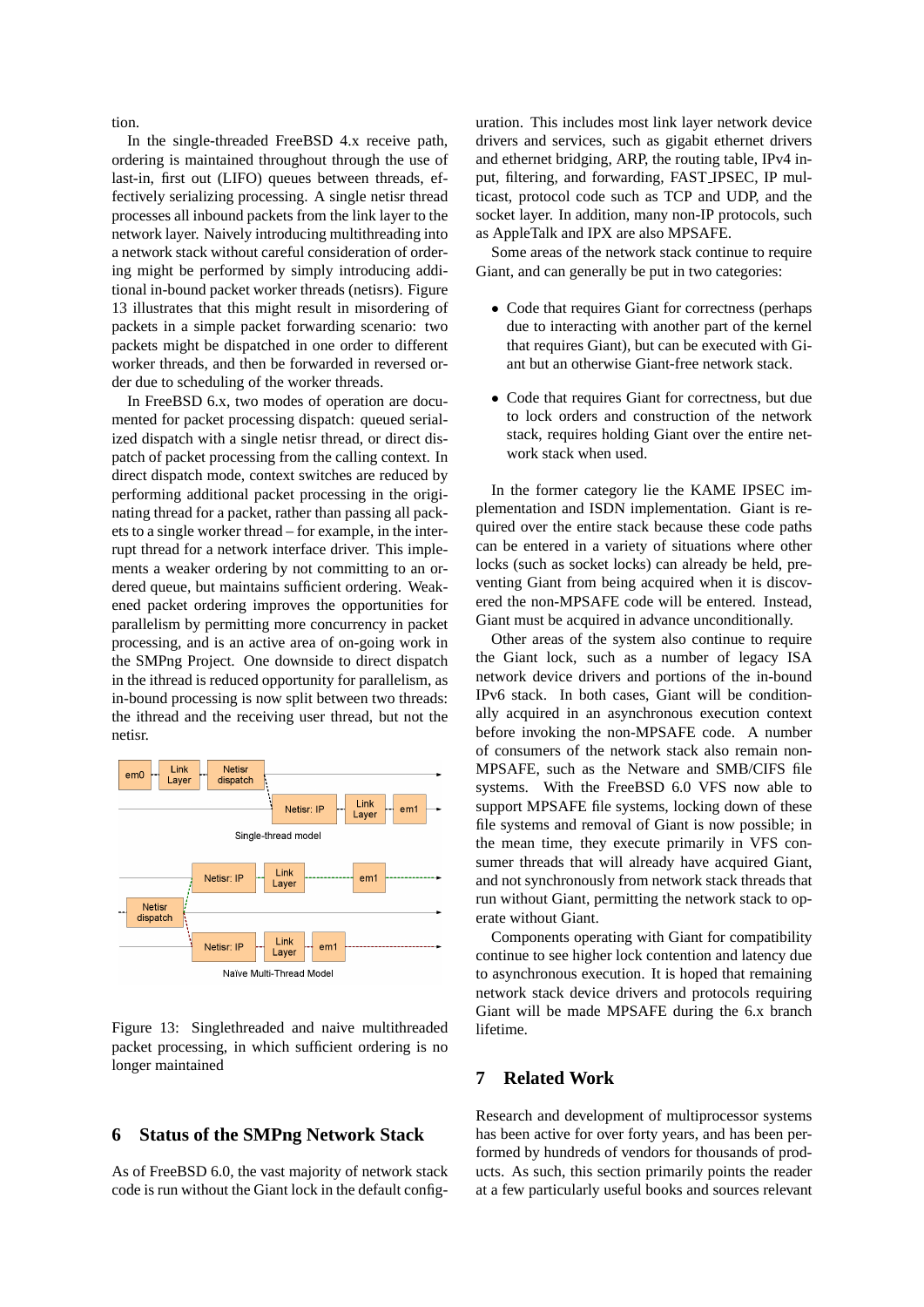to the SMP work on FreeBSD, rather than attempting to capture the scope of prior work in this area.

Curt Schimmel provides a detailed description of multiprocessor synchronization techniques and the application in UNIX system design in *UNIX Systems for Modern Architectures*, including detailed discussion of design trade-offs [14].

Uresh Vahalia provides general discussion of advanced operating system kernel architectures across a number of UNIX systems in *UNIX Internals* [15].

The FreeBSD SMPng architecture has been significantly impacted by the design and implementation strategies of the Solaris operating system, discussed in *Solaris Internals* by Jim Mauro and Richard Mc-Dougall [9].

*The Design and Implementation of 4.4BSD* by Kirk McKusick, et al, describes earlier BSD kernel architecture, and particularly synchronization, in great detail, and makes a useful comparison with *The Design and Implementation of the FreeBSD Operating Systems*, which describes the FreeBSD 5.x architecture [10] [11].

A good general source of information on multiprocessing and multithreading programming techniques, both for userspace and kernel design, are the design and implementation papers relating to the Mach operating system project at Carnegie Mellon [3].

#### **8 Future Work**

Remaining work on the SMPng network stack falls primarily into the following areas:

- Complete removal of Giant requirement from all remaining network stack code (device drivers, IPv6 in-bound path, KAME IPSEC).
- Continue to explore improving performance and reducing overhead through refining data structures, lock strategy, and lock granularity, as well as further exploring synchronization models.
- Continue to explore improving performance through analyzing cache footprint, interprocessor cache interactions, and so on.
- Continue to explore how to further introduce useful parallelism into network processing, such as additional parallel execution opportunities in the transmit path and in network interface polling.
- Continue to explore how to reduce latency in processing through reducing queued dispatch, such as via network interface direct dispatch of of the protocol stack.

It is expected that the results of this further work will appear in future FreeBSD 6.x and 7.x releases.

### **9 Acknowledgments**

The SMPng Project has been running for five years now, and has had literally hundreds of contributors, whose contributions to this work have been invaluable. As a result, not all contributors can be acknowledged in the space available, and the list is limited to a subset who have worked actively on the network stack parts of the project.

The author greatfully acknowledges the contributions of BSDI, who contributed prototype reference source code for parts of a finer-grained implementation of the BSD kernel, and specifically, network stack, as well as their early development support for the SMPng Project as a whole. The author also wishes to recognize the significant design, source code development, and testing contributions of the following people without whom the Netperf project would not have been possible: John Baldwin, Antoine Brodin, Jake Burkholder, Brooks Davis, Pawel Dawidek, Julian Elischer, Don Lewis, Brian Feldman, Andrew Gallatin, John-Mark Gurney, Paul Holes, Peter Holm, Jeffrey Hsu, Roman Kurakin, Max Laier, Nate Lawson, Sam Leffler, Jonathan Lemon, Don Lewis, Scott Long, Warner Losh, Rick Macklem, Ed Maste, Bosko Milekic, George Neville-Neil, Andre Oppermann, Alfred Perlstein, Luigi Rizzo, Jeff Roberson, Mike Silberback, Bruce Simpson, Gleb Smirnoff, Mohan Srinivasan, Mike Tancsa, David Xu, Jennifer Yang, and Bjoern Zeeb.

Financial support for portions of the Netperf Project and test hardware was provided by the FreeBSD foundation. The Netperf Cluster, a remotely managed cluster of multiprocessor test systems for use in the Netperf project, has been organized and managed by Sentex Communications, with hardware contributions from FreeBSD Systems, Sentex Communications, IronPort Systems, and George Neville-Neil. Substantial additional testing facilities and assistance have been provided by the Internet Systems Consortium (ISC), Sandvine, Inc., and Yahoo!, Inc. The author particularly wishes to acknowledge Kris Kennaway for his extended hours spent in testing and debugging SMPng and Netperf Project work as part of the FreeBSD package building cluster.

#### **10 Conclusion**

The FreeBSD SMPng Project has now been running for five years, and has transformed the architecture of the FreeBSD kernel. The resulting architecture makes extensive use of threading, fine-grained and explicit synchronization, and offers a foundation for a broad range of future work in exploiting new hardware platforms, such as NUMA. The FreeBSD SMPng network stack permits the parallel execution of the network stack on multiple processors, as well as a fully preemptive network stack. In this paper, we've presented